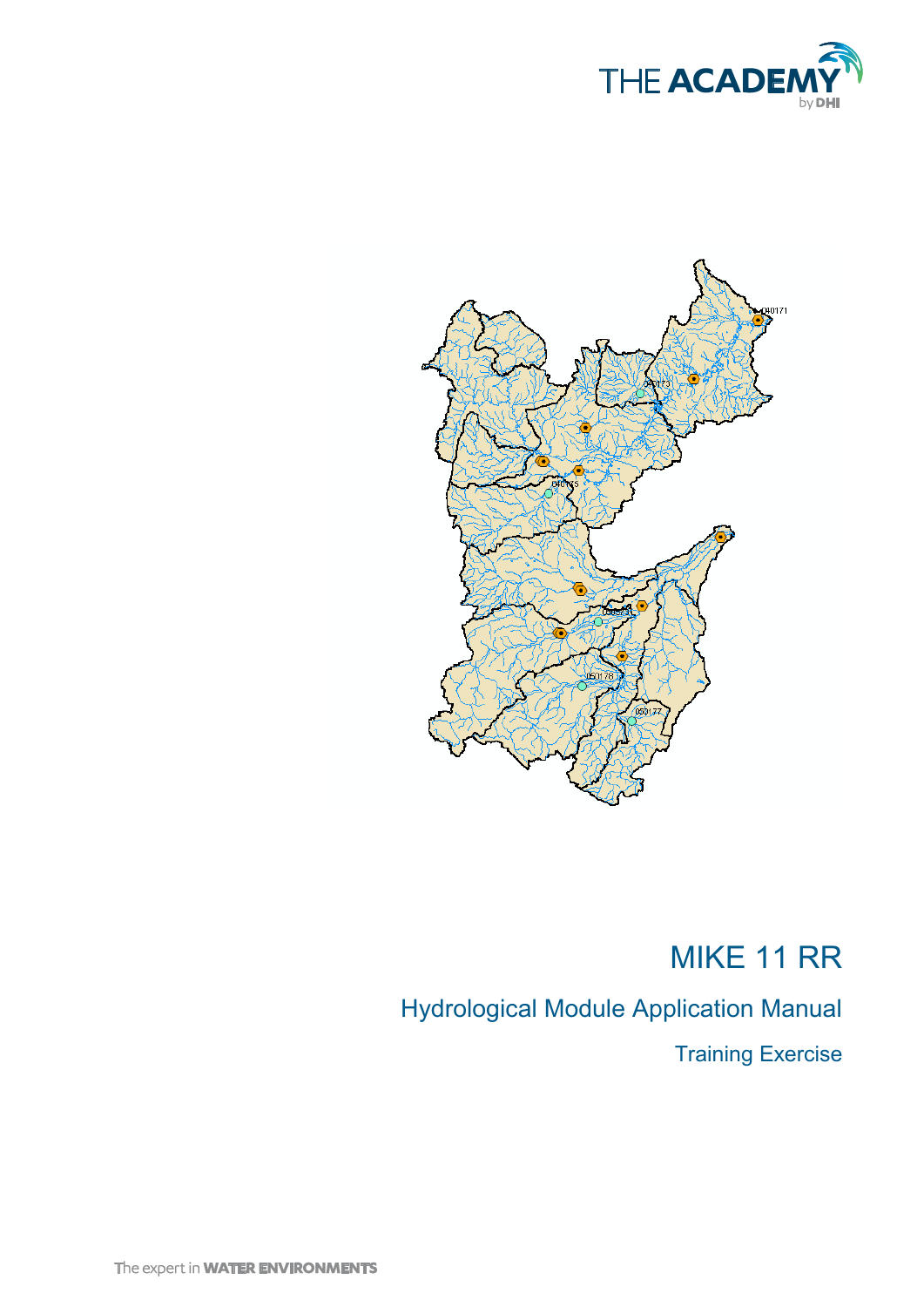

**DHI headquarters** Agern Allé 5 DK-2970 Hørsholm Denmark

+45 4516 9200 Telephone +45 4516 9333 Support +45 4516 9292 Telefax

mikebydhi@dhigroup.com www.mikebydhi.com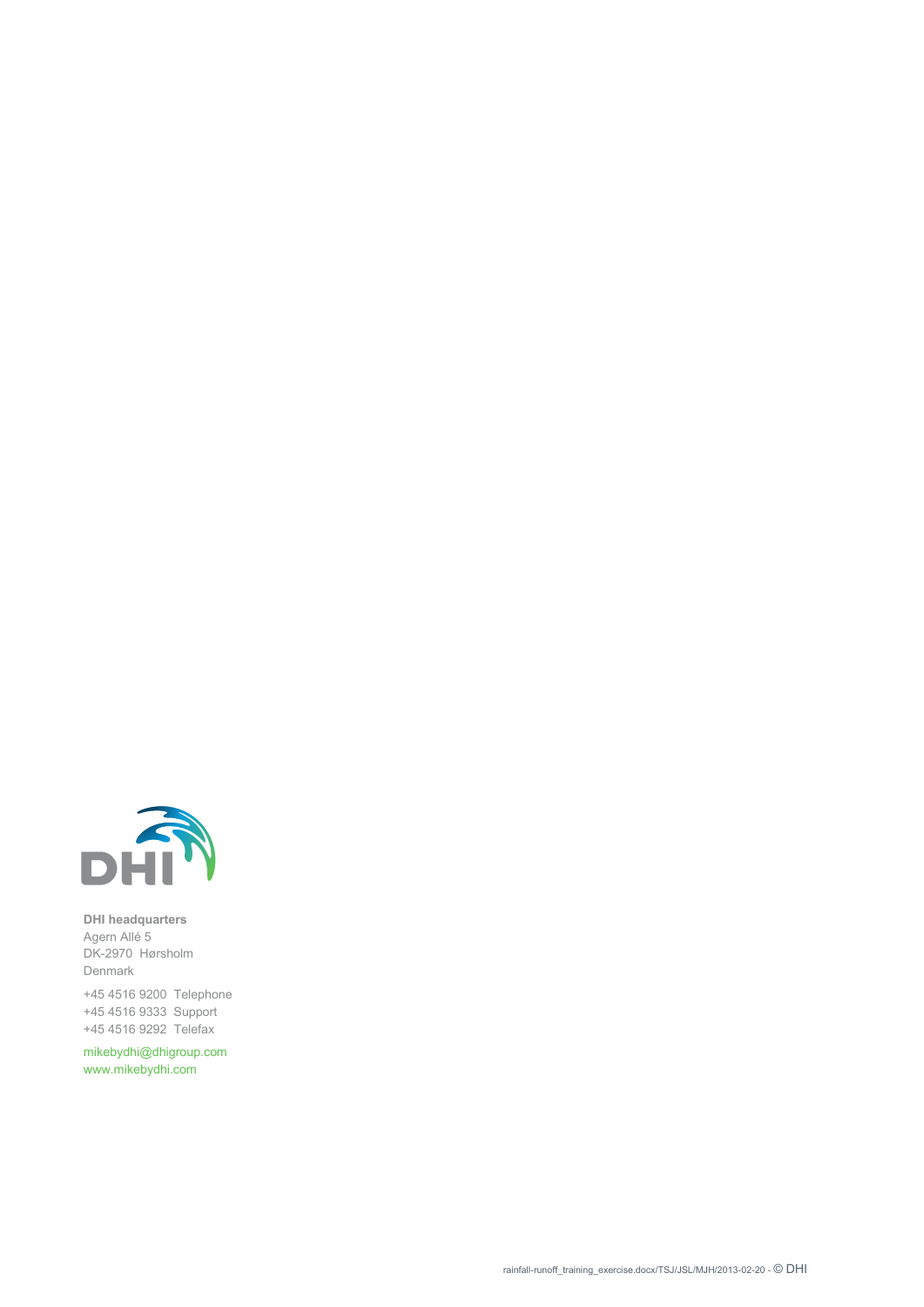

## **CONTENTS**

## MIKE 11 RR **Hydrological Module Application** Training Exercise

| $\overline{1}$ |  |
|----------------|--|
| 1.1            |  |
| 1.2            |  |
|                |  |
| $\overline{2}$ |  |
| 2.1            |  |
| 2.2            |  |
| 2.2.1          |  |
| 2.2.2          |  |
| 2.2.3          |  |
| 2.2.4          |  |
| 2.3            |  |
| 2.3.1          |  |
| 2.3.2          |  |
| 2.3.3          |  |
| 2.3.4          |  |
| 2.4            |  |
| 2.5            |  |
| 2.6            |  |
| 2.6.1          |  |
| 2.6.2          |  |
|                |  |
| 3              |  |
| 3.1            |  |
| 3.1.1          |  |
| 3.1.2          |  |
| 3.1.3          |  |
|                |  |

 $3.2$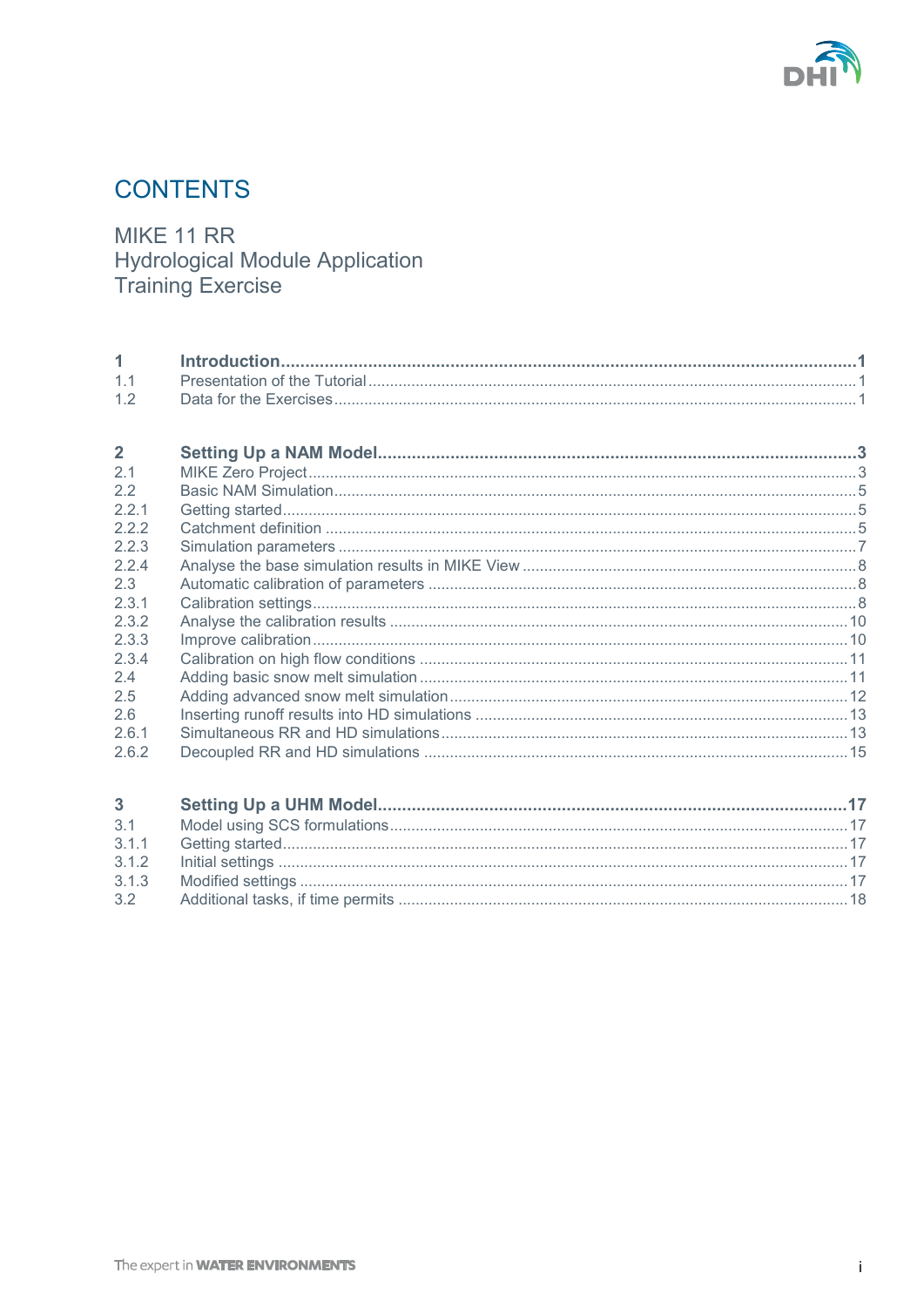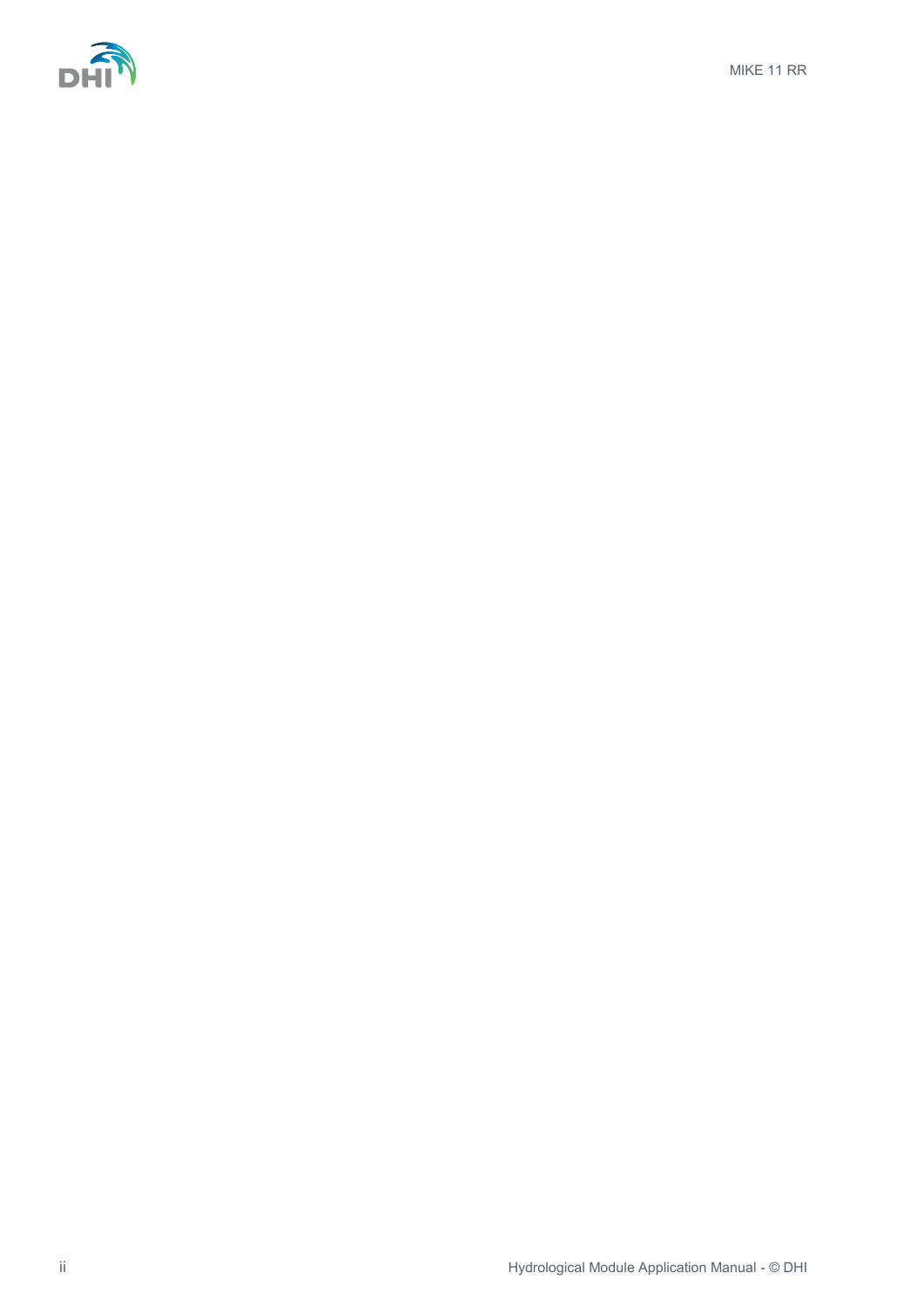

## 1 Introduction

## 1.1 Presentation of the Tutorial

This training exercise will guide you through the creation of hydrological models using MIKE 11 Rainfall-Runoff (RR) module. This add-on module is part of the MIKE 11 River modelling package, and may be used in combination with the Hydrodynamic (HD) module.

MIKE 11 Rainfall-Runoff module offers a large range of hydrological models. With this tutorial, you will learn how to use two of the most widely used models, that is to say the NAM and UHM models.

In Section [2,](#page-6-0) you will first learn how to build a NAM model, which is a conceptual and lumped model. It is mainly used on applications requiring long-term modelling. In this exercise you will see how to use MIKE 11's facilities to calibrate the model, and then how to insert the runoff results from the Rainfall-Runoff model into a Hydrodynamic model.

In Section 3, you will then learn how to build a hydrological model using the UHM method. UHM is the 'Unit Hydrograph' method, and is used for single event modelling. It may use various mathematical formulations for both routing and loss models. In this exercise, you will see how to set up a UHM model using SCS formulas.

## 1.2 Data for the Exercises

The data for the exercises are found in the "Handout\_RR.zip" file and include:

- A 'RR' folder containing a topographical description of the catchment as well as various input time series (rainfall, evaporation, discharge and temperature)
- A 'HD+RR' folder containing an existing Hydrodynamic model.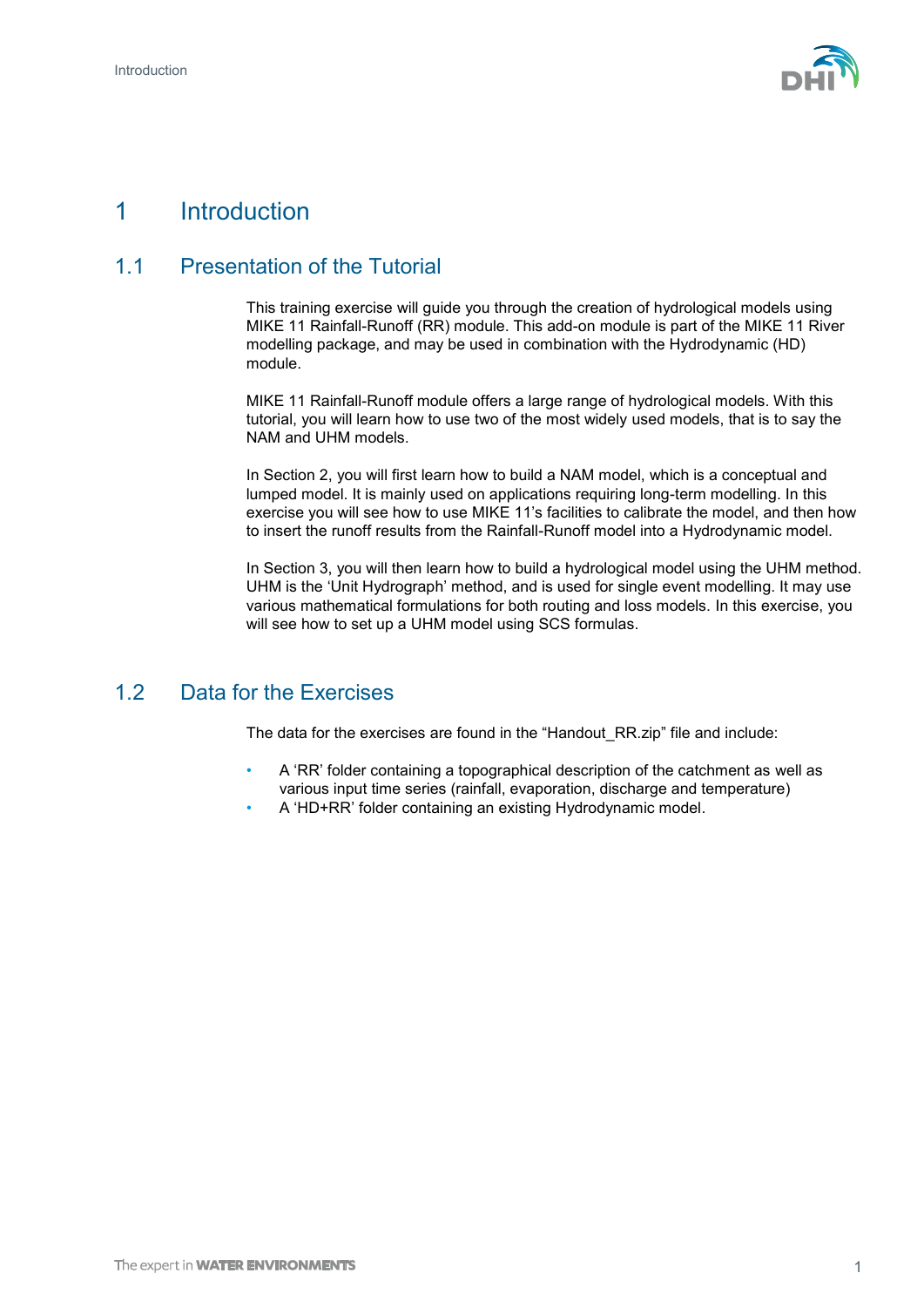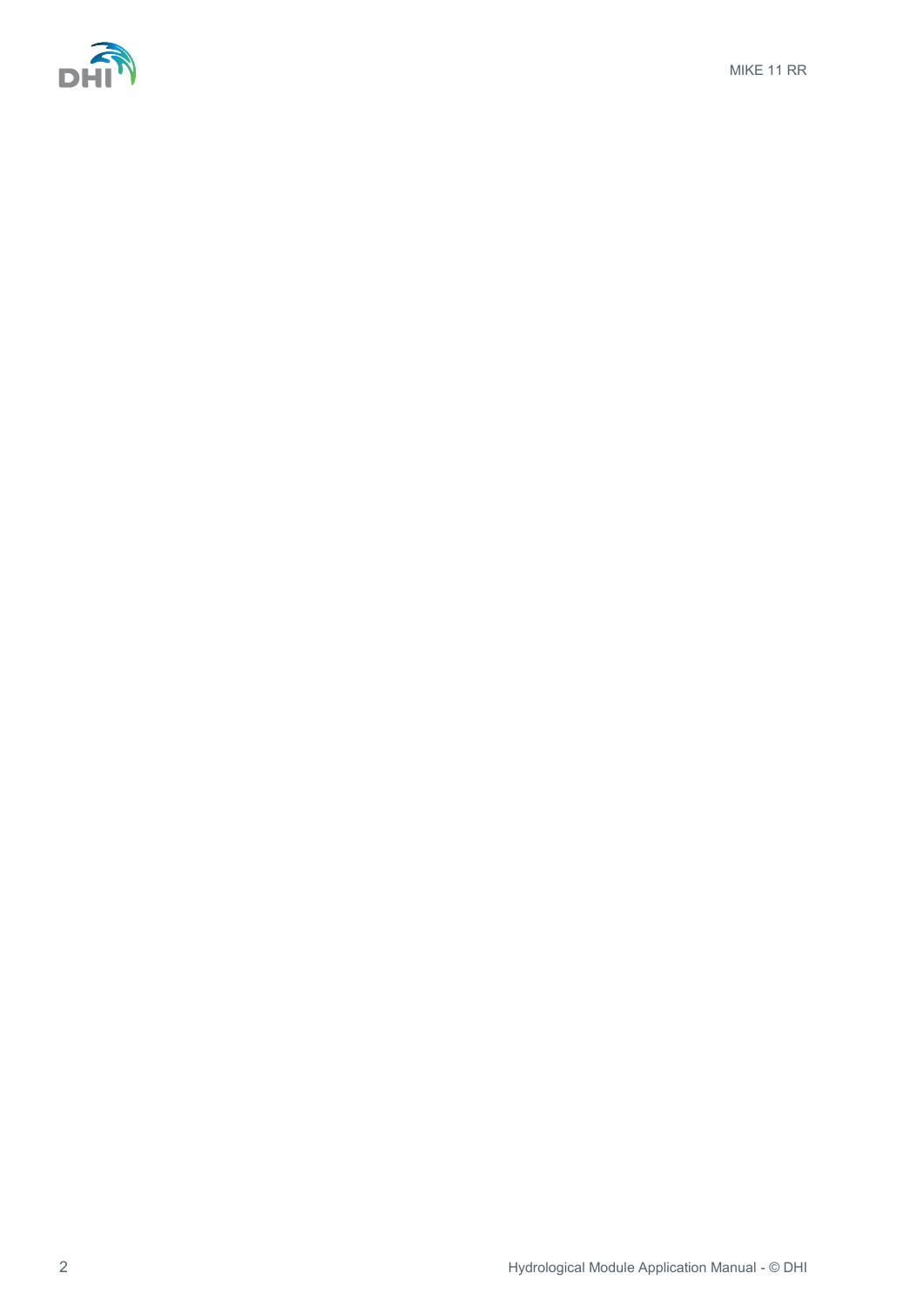

## <span id="page-6-0"></span>2 Setting Up a NAM Model

## 2.1 MIKE Zero Project

The first step in building a new model is to create a MIKE Zero Project that will allow you to easily manage your modelling files under the MIKE Zero environment.

Start MIKE Zero. From the MIKE Zero window select File > New > Project from template…

1. In the Project Type list, select the General Project Type, and in the Templates list, select the General item. Change the location of the project to your training exercise folder.

| New Project              | $\Sigma$                                                                                                                                                                                 |
|--------------------------|------------------------------------------------------------------------------------------------------------------------------------------------------------------------------------------|
| Project Type:<br>General | Templates:<br>≷Blank<br>My Templates<br>General                                                                                                                                          |
|                          | This template provides a folder structure that helps you organise<br>your model data. You may modify the template as desired, for<br>instance by deleting folders or adding new folders. |
| Project Name:            | Create directory for Project<br>Sesupe NAM                                                                                                                                               |
| Client Name:             | DHI                                                                                                                                                                                      |
| Location:                | C:\Data\MIKE Zero Projects<br>$\cdots$                                                                                                                                                   |
|                          | Project will be created at C: \Data\MIKE Zero Projects                                                                                                                                   |
|                          | Cancel<br><b>Help</b><br>ОК                                                                                                                                                              |

- 2. Fill in the Project Name (Sesup NAM, for example) and the Client Name as indicated in the dialog and then click the 'OK' button to create the project folder. The folder structure of the selected project template is listed under the Project Explorer panel on the right-hand side of the MIKE Zero window. This panel provides you with an easily accessible overview of the project and the files associated with the project.
- 3. It is a good idea to copy all the input data for the exercises under the relevant folders. For this exercise, we have to copy the Elevation data.csv file in the 'External Data' folder, and all the times series (with \*.dfs0 file extension) in the 'Model Inputs' folder. You can do that by right clicking on the folders and choosing 'Add existing files' and then browse to the files provided for this exercise. You will be prompted to choose between creating a shortcut and making a copy of the files: for this exercise we will make a copy. Alternatively, you can simply copy all exercise data to these folders in Windows Explorer.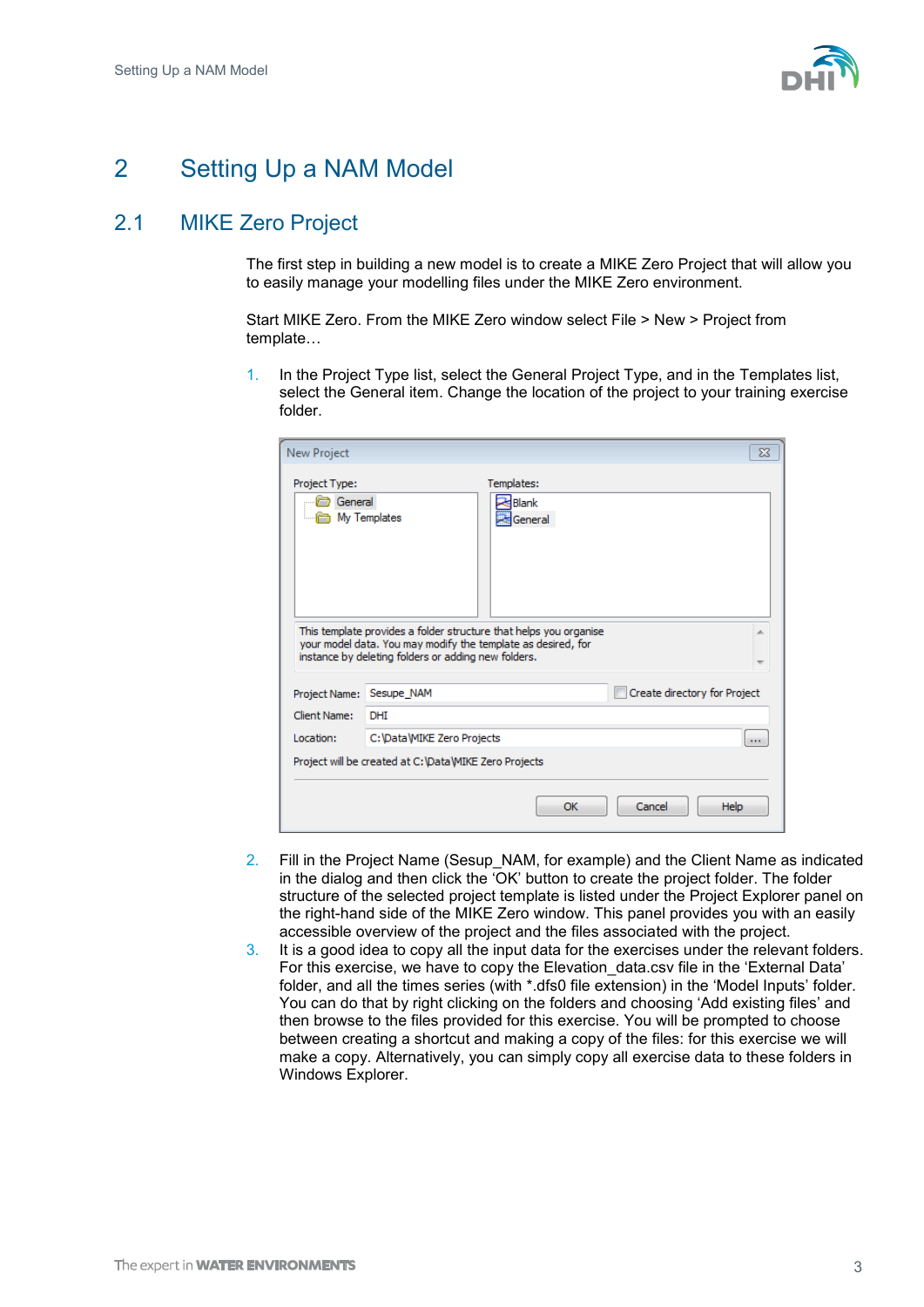



4. Feel free to explore more options available from the Project Explorer, but also File Explorer, Tool Explorer, etc.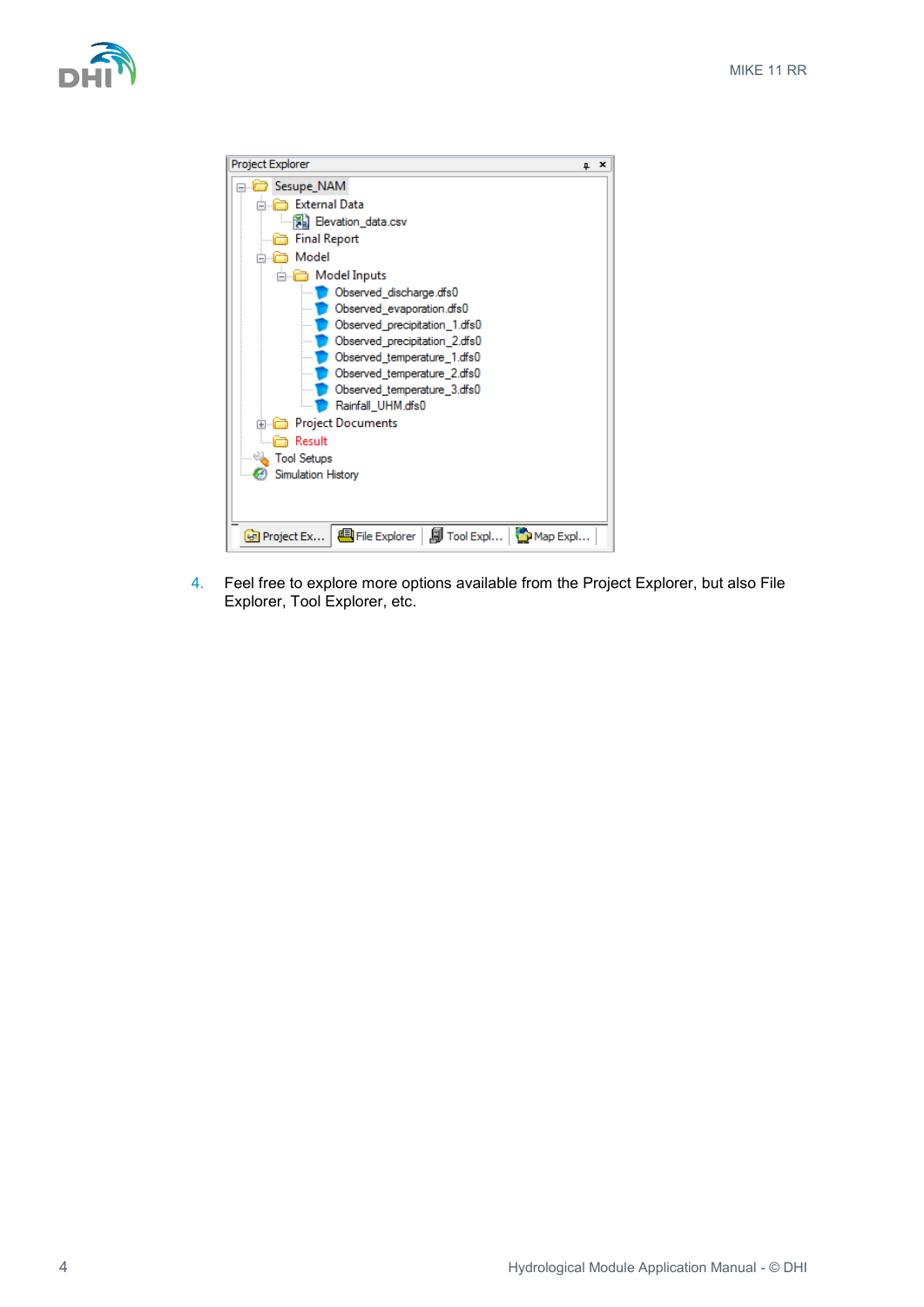

## 2.2 Basic NAM Simulation

### 2.2.1 Getting started

We will define the catchment model of Sesupe river using a NAM Rainfall-Runoff model. The calculated runoff will later be inserted in the provided Hydrodynamic model, which is illustrated below. The river Sesupe flows from South to North and has several tributaries.



The first task is to start the MIKE Zero interface and to create a new MIKE 11 simulation file.

Select Rainfall-Runoff model and save the MIKE 11 simulation file under the Project Model folder. Give it a meaningful name like 'Sesupe\_NAM.sim11'.

Then create a new Rainfall-Runoff parameter file, and save it in the same folder. Give it a name like 'NAM\_parameters.rr11'. Finally, browse to this file in the Input tab of the simulation file.

#### 2.2.2 Catchment definition

In the Rainfall-Runoff parameter file, define a new catchment. This catchment is called Sesupe, and has an 8 750 km² area.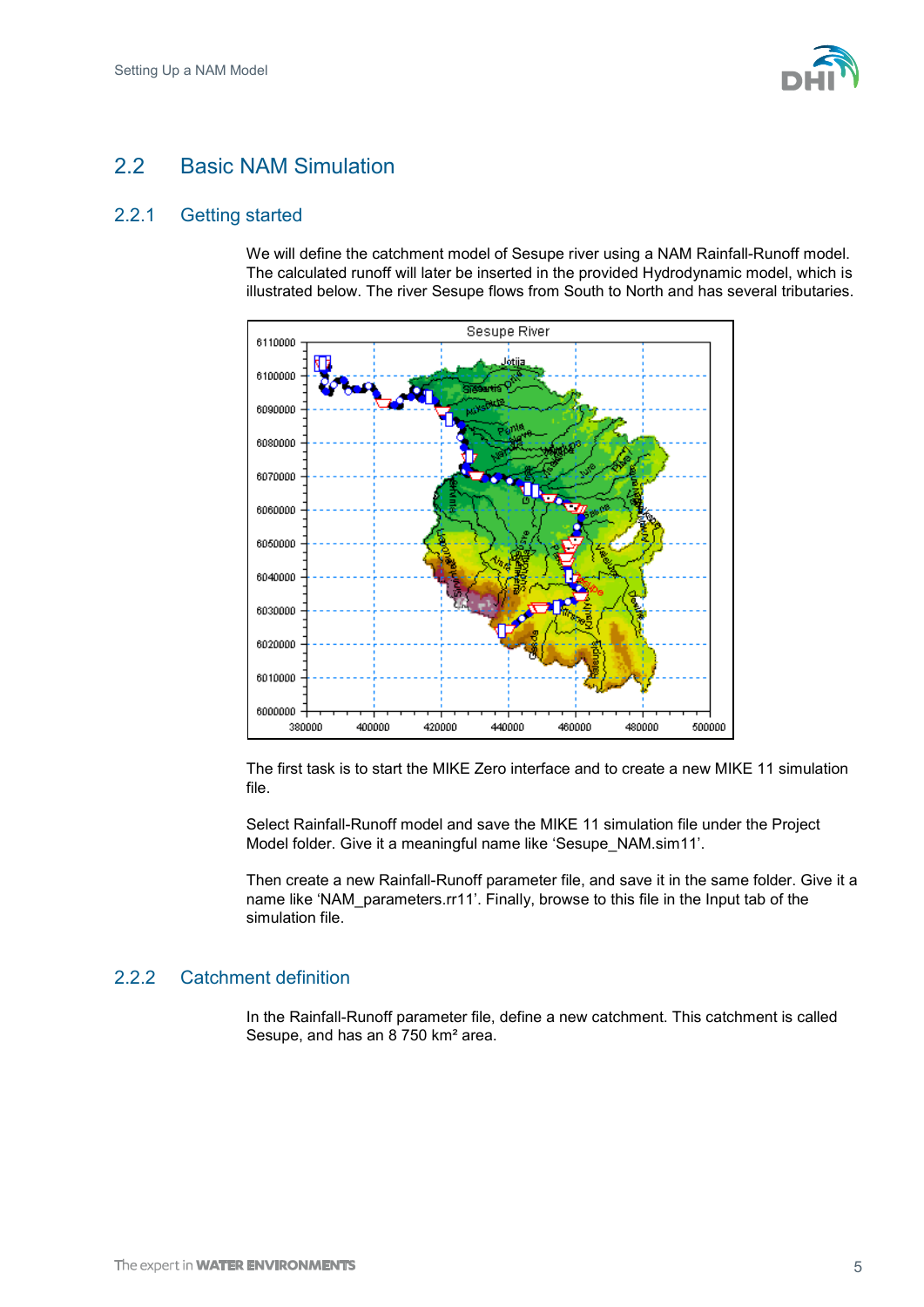

| NAM_parameters.rr11                                                    |                                                                                                                                             |                           |                                                       |                                                              | $\Box$<br>$\Sigma$<br>$\Box$ |
|------------------------------------------------------------------------|---------------------------------------------------------------------------------------------------------------------------------------------|---------------------------|-------------------------------------------------------|--------------------------------------------------------------|------------------------------|
| Catchments<br>Catchment Definition<br>Catchment name<br>Catchment area | <b>NAM</b><br><b>UHM</b><br>Rainfall runoff model type                                                                                      | <b>SMAP</b><br>Urban      | <b>FEH</b><br>Insert catchment                        | <b>DRiFt</b><br>Timeseries<br><b>NAM</b><br>Calibration plot |                              |
| Catchment Overview                                                     | <b>Name</b><br><b>Insert Catchment</b><br>Catchment name:<br><b>SESUPE</b><br>Rainfall runoff model<br><b>NAM</b><br>Catchment area<br>8750 | <b>Model</b><br><b>OK</b> | Area<br>Create as a copy of :<br>--DEFAULT-<br>Cancel | #ID<br>$\Sigma$                                              |                              |

Navigate through the various NAM tabs, but leave parameters untouched for now. We will indeed keep the default values for all parameters for the first simulation.

Before running a simulation, we have to define input data. For a NAM simulation, the mandatory input data are rainfall and evaporation data.

All input data for a Rainfall-Runoff simulation are defined in the Timeseries tab. On this page, we will use two time series to define the rainfall, and define weighting factors for each of them. First, activate the 'Weighted timeseries' option in the upper table and then load the time series called Observed\_precipitation\_1.dfs0 and Observed precipitation 2.dfs0 in the Mean Area Weighting table. Finally, define the weighting factors to 40% and 60%, respectively.

Evaporation data will be defined by a single time series. This time series has hence to be selected in the upper table. Use the file named Observed evaporation.dfs0. The resulting page is illustrated thereafter.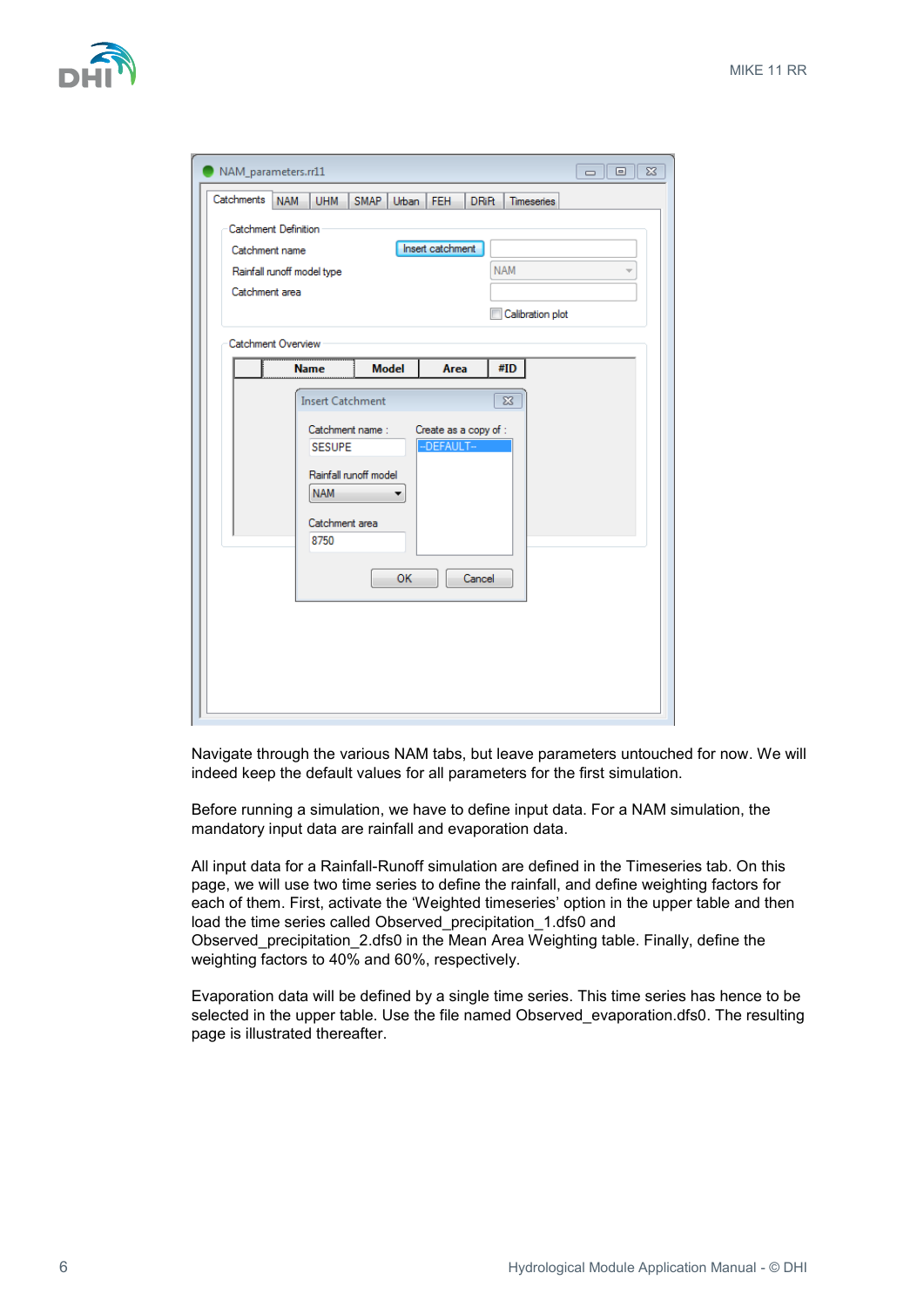

|                     | Catchments NAM                                 | <b>UHM</b>   | <b>SMAP</b>                   | <b>Urban</b> | <b>FEH</b><br><b>DRiR</b>    | <b>SESUPE</b>     |                   |
|---------------------|------------------------------------------------|--------------|-------------------------------|--------------|------------------------------|-------------------|-------------------|
|                     | Hydrological Timeseries for Selected Catchment |              |                               |              |                              |                   |                   |
|                     | Data type                                      |              | Weighted<br>timeseries        |              | <b>File name</b>             | <b>Item</b>       | <b>Brows</b><br>Ξ |
| Rainfall            |                                                |              | V                             |              | SESUPE RAINFALL.DFS WEIGHTED |                   | m.                |
|                     | Evaporation                                    |              |                               |              | <b>OBSERVED EVAPORA</b>      | <b>EVAPORATIO</b> | m.                |
| $\overline{m}$      | <b>Carlo Fa</b>                                |              | -<br>ш                        |              |                              |                   | k                 |
|                     | Weighted average<br><b>Browse</b>              |              | Distribution in time          |              |                              |                   |                   |
|                     | <b>Station No.</b>                             |              | m.<br>1                       | <br>2        |                              |                   |                   |
|                     | Filename                                       | <b>Total</b> | Observed preci Observed preci |              |                              |                   | Ξ                 |
| <b>Item</b>         |                                                |              | <b>P1</b>                     |              | P <sub>2</sub>               |                   |                   |
|                     | 1. Combination                                 | $\mathbf{1}$ |                               | 0.4          | 0.6                          |                   |                   |
|                     | 2. Combination                                 | $\mathbf{0}$ |                               | 0            |                              | 0                 |                   |
|                     | 3. Combination                                 | $\Omega$     |                               | 0            |                              | 0                 |                   |
|                     | 4. Combination 0                               |              |                               | 0            |                              | 0                 |                   |
|                     | Catchment - MAW Overview                       |              |                               |              |                              |                   |                   |
|                     | Data type Rainfall                             |              | ▼                             |              | Type Weighted average ▼      | Combination 1     |                   |
|                     | <b>Station No.</b>                             |              | 1                             |              | 2                            |                   |                   |
| <b>Catchm. Item</b> |                                                |              | <b>P1</b>                     |              | P <sub>2</sub>               |                   |                   |
| $\mathbf{1}$        | <b>SESUPE</b>                                  | 0.4          |                               | 0.6          |                              |                   |                   |

Note that rainfall time series must be of 'Step accumulated' type.

Don't forget to save the file after making these changes.

#### 2.2.3 Simulation parameters

In the Simulation tab of the simulation file, define the calculation time step to 1 hour, and simulation period from 01/06/1997 07:00:00 to 01/12/2001 00:00:00.

Note that the time step is here defined to be consistent with the time step used for the input rainfall time series. Indeed, this allows taking full advantage of all observed data, whereas using a bigger calculation time step would not use all observed data. It is however not mandatory to use exactly the same time step for calculation as for input time series.

In the Results tab, also provide a name for your result file. You don't need to provide a full path neither to define the file extension.

Then you can run the simulation, by pressing the 'Start' button on the Start page. The result file is saved in the 'Result' folder, and you can access it from the Project Explorer.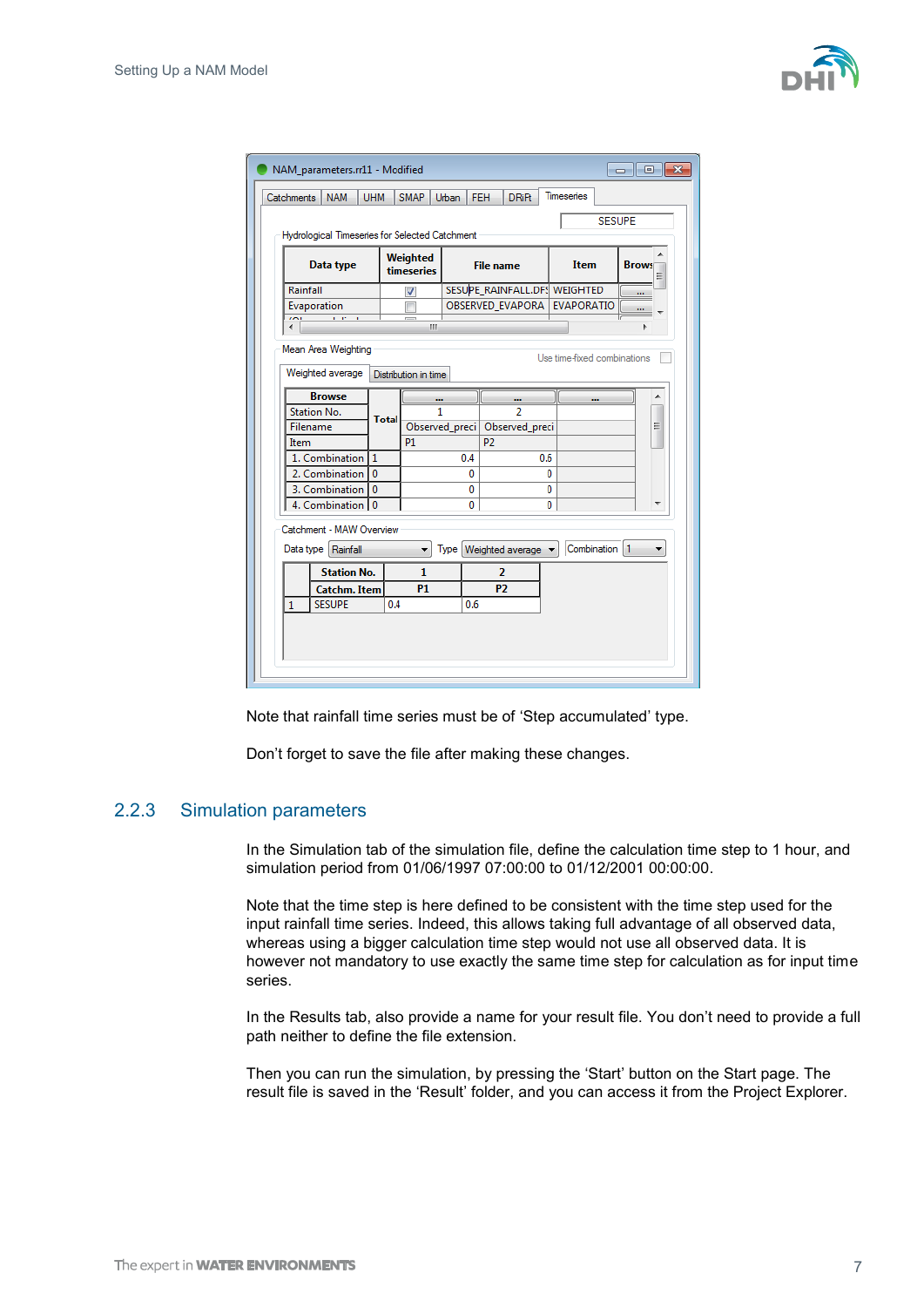

#### 2.2.4 Analyse the base simulation results in MIKE View

You can open MIKE View from Start > MIKE by DHI 2011 > MIKE View > MIKE View. MIKE View is a program used to load results in \*.res11 format.

For a Rainfall-Runoff result file, you can use MIKE View to display time series for calculated runoff and net rainfall. When a time series is displayed, MIKE View offers a range of options in the contextual menu, which you access by right-clicking the mouse button. You can for example:

- Add multiple time series (including external ones) to one time series Plot
- Show values (can be used to copy data into Excel)
- Export images
- Change display settings.

Open your result file, and use the 'Select gridpoint' icon to plot the 'Total runoff' item.

Then right-click on this plot and select 'External TS…' to load the discharge time series measured at the outlet of the catchment. These data are provided in the time series named Observed\_discharge.dfs0.



Calculated peak discharges are much higher than observed data. Hence, the next step will be to calibrate the model on the observed discharge data.

### 2.3 Automatic calibration of parameters

#### 2.3.1 Calibration settings

Calibration of the hydrological model may be done by adjusting the various parameters manually, one by one. However, in this case we will see how to use the auto-calibration feature, which can quickly set appropriate values to the various parameters simultaneously.

First activate the feature on the Autocalibration tab. You can then select the parameters to be included in the calibration process: in this case we will keep all parameters included.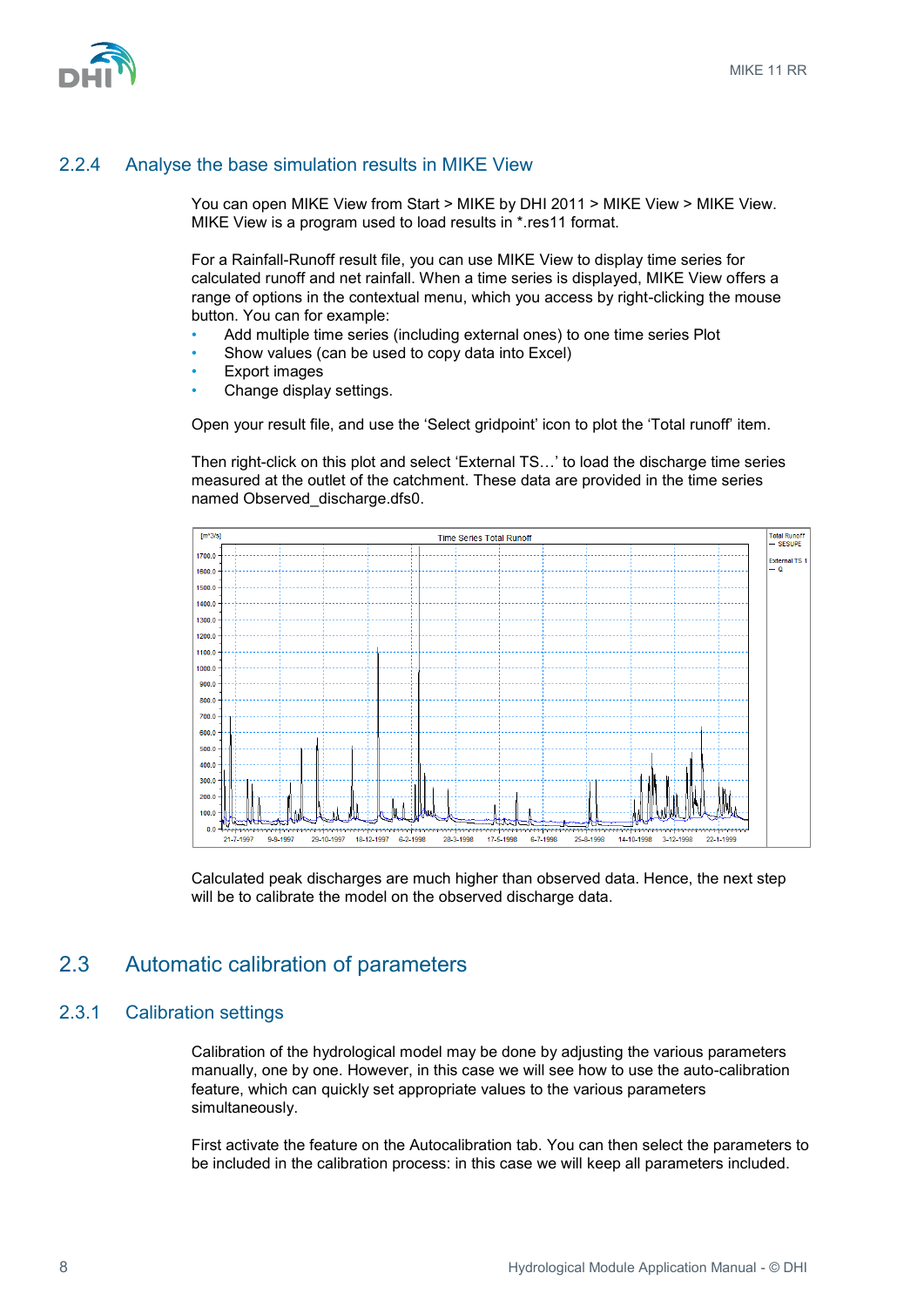

In the 'Objective Function' frame, you need to select on which criteria you want to calibrate the model. Assuming that we need the model to be calibrated on the overall observed data, keep the default functions: Overall Water Balance and Overall Root Mean Square Error.

Initial months of the simulations should also be excluded from the calibration process, as the results on this period will depend more on the initial conditions rather than on the parameters values, and hence may degrade the quality of the calibration. You can for example exclude the four initial months.

| Surface-Rootzone<br>I Include autocalibration                       |                          | Ground Water<br>Snow Melt | Inigation                     | Autocalibration<br><b>Initial Conditions</b><br><b>SESUPE</b> |   |
|---------------------------------------------------------------------|--------------------------|---------------------------|-------------------------------|---------------------------------------------------------------|---|
| <b>Calibration Parameters</b><br><b>Parameter</b>                   | Fit                      | <b>Initial Value</b>      | <b>Lower Bound</b>            | <b>Upper Bound</b>                                            |   |
| Umax                                                                | $\overline{\mathcal{F}}$ | 10                        | 10                            | 20                                                            |   |
| Lmax                                                                | $\overline{\mathcal{J}}$ | 100                       | 100                           | 300                                                           |   |
| <b>CQOF</b>                                                         | $\overline{\mathcal{J}}$ | 0.5                       | 0.1                           | 1                                                             | Ξ |
| <b>CKIF</b>                                                         | ✓                        | 1000                      | 200                           | 1000                                                          |   |
| CK1.2                                                               | $\overline{\mathcal{J}}$ | 10                        | 10                            | 50                                                            |   |
| <b>TOF</b>                                                          | $\overline{\mathsf{v}}$  | 0                         | 0                             | 0.99                                                          |   |
| TIF                                                                 | $\overline{\mathbf{v}}$  | 0                         | 0                             | 0.99                                                          | ┯ |
| Objective Function<br>V Overall Water Balance                       |                          |                           |                               |                                                               |   |
| V Overall Root Mean Square Error<br>Peak flow RMSE<br>Low flow RMSE |                          |                           | Peak flow $>$<br>Low flow $<$ | 10<br>0                                                       |   |
| Maximum number of evaluations                                       |                          |                           |                               | 2000                                                          |   |
| Initial number of days excluded                                     |                          |                           |                               | 120                                                           |   |

The auto-calibration feature will also need to use observed discharge data. Thus, define the associated time series in the Timeseries tab.

Finally, you can tick the 'Calibration plot' box in the Catchment tab, in order to export a comparison of observed and calculated data. Then save and close the file.

Change the name for the new result file, and run the simulation.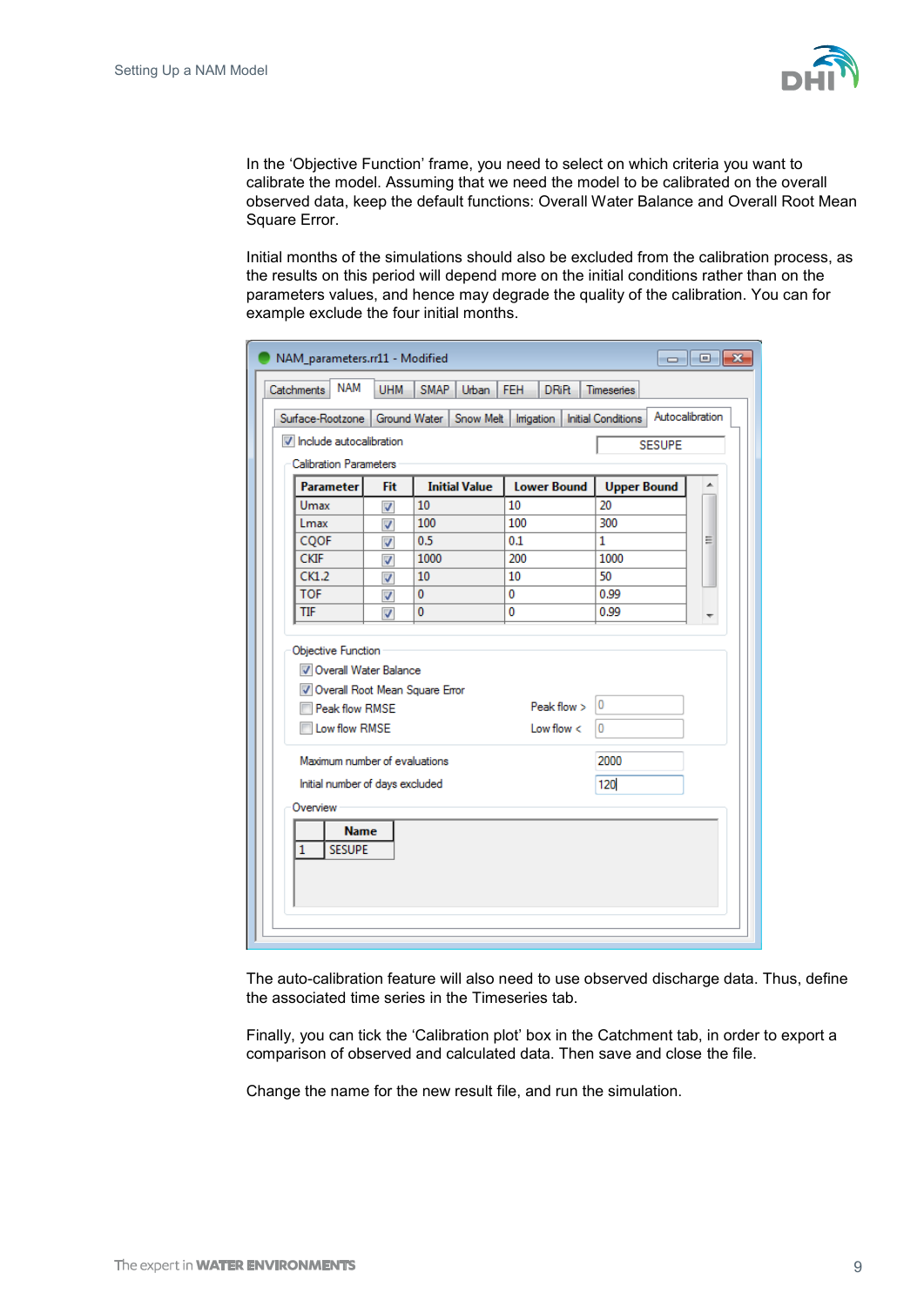

#### 2.3.2 Analyse the calibration results

Open the new results in MIKE View and compare the new calibrated results with observed discharge.

You can also compare with the previous results. To do so, first load the previous result file from File \ Add… menu. Then right-click on the plot and select 'Add TS…' to select the Total runoff item from this previous result file.

You can also check the calibration quality with the calibration plot which has been saved in the 'RRCalibration' subfolder. Simply open the file with extension \*.plc, which provides the comparison between observed and simulated runoff time series, as well as accumulated volumes.

Note that in order to get the new values for calibrated parameters, and before running a new simulation, you need to close and re-open the Rainfall-Runoff parameter file.

#### 2.3.3 Improve calibration

#### Initial conditions

From the previous result, you can see that results are not satisfying on the first months, due to inappropriate initial conditions.

Hence, adjust the parameters in the Initial Conditions tab of the Rainfall-Runoff file, and try to find a set of values which gives results fitting the observed data. Rename the result file before each new simulation, in order to be able to compare with previous results.

Which of the parameters are important for initial conditions in this case?

#### Lower base flow

In case the discharge depends on long term variation, with long response time, you can include a lower reservoir in the Ground Water tab. This additional reservoir will take these low variations into account.

Remember to add associated parameters to the list of auto-calibrated parameters. Also note that you can define an initial condition for this lower reservoir.

Again, rename the result file before each new simulation to be able to compare with previous results.

#### Number of iterations

Try to increase the number of iterations in the Autocalibration tab. Does it improve the results?

#### Remark on auto-calibration

Auto-calibration should be run on several years of observed data (in the range of 5-10 years or more) in order to provide a robust and accurate calibration.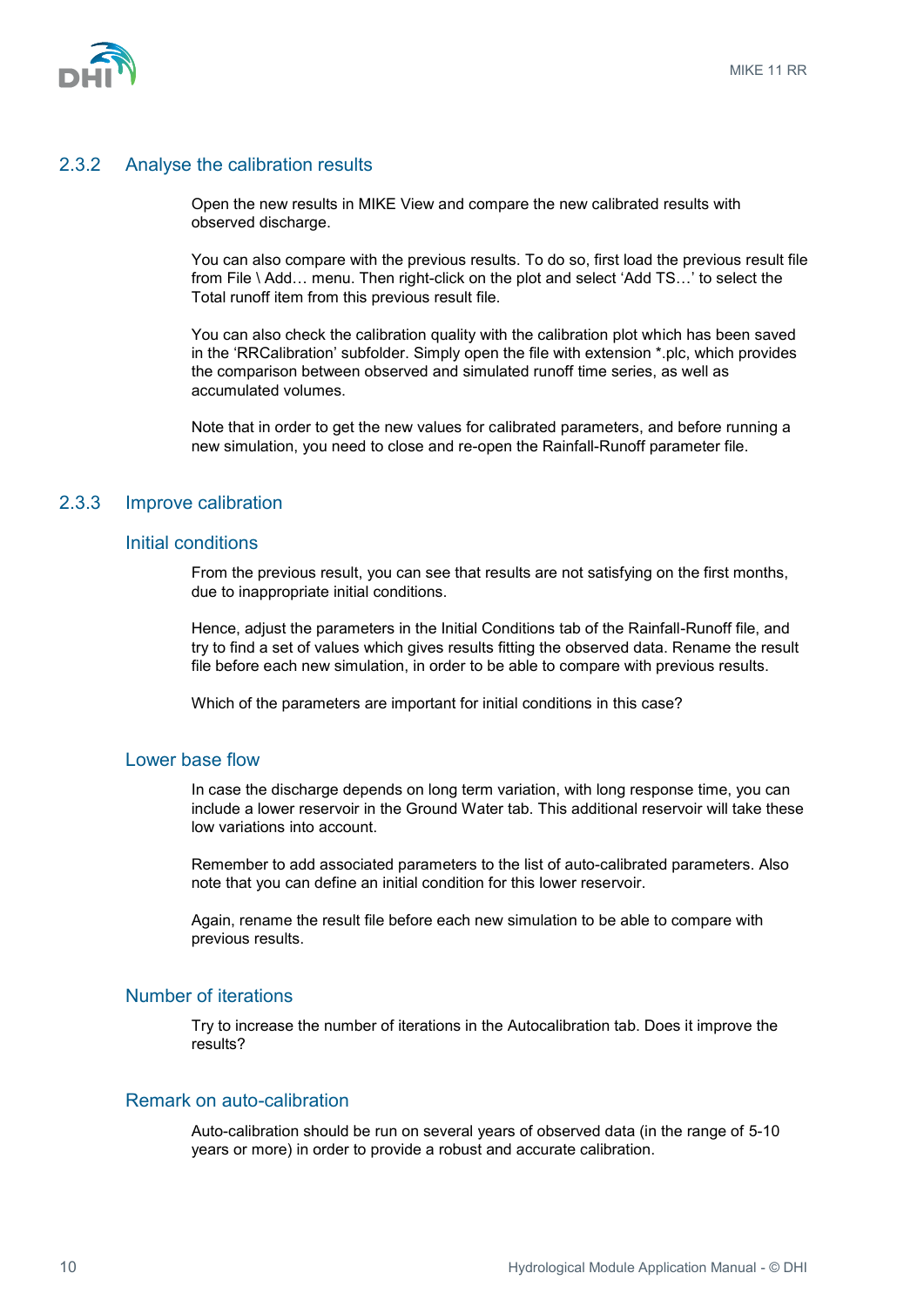

#### 2.3.4 Calibration on high flow conditions

We now assume that the purpose of the model is to reproduce flood events.

Hence, make the necessary changes to the model setup to calibrate on high flow conditions only.

Compare with the previous results.

## 2.4 Adding basic snow melt simulation

We're now going to use a simple degree-day formula to take snow melt into account.

Start by deactivating auto-calibration and generation of Calibration Plot. Then activate the Snow Melt feature by ticking the associated option. Keep the default degree-day coefficient and base temperature.

For this setup to run, you need to provide input temperature time series. We will use in that case data from three different measurement stations, which require to use again the weighting possibility offered in the timeseries tab. Use the time series and associated weighted factors provided in the table below.

| <b>Time series</b> | Observed<br>temperature 1.dfs0 | Observed<br>temperature 2.dfs0 | Observed<br>temperature 3.dfs0 |
|--------------------|--------------------------------|--------------------------------|--------------------------------|
| Combination #1     | 0.19                           | 0.73                           | 0.08                           |
| Combination #2     | -1                             | 0.83                           | 0.17                           |
| Combination #3     | 0.55                           | -                              | 0.45                           |

Weighting factor '-1' corresponds to a gap in the corresponding time series. Hence, combinations 2 and 3 are used whenever a gad is identified in time series Observed\_temperature\_1.dfs0 or Observed\_temperature\_2.dfs0, respectively.

Rename the result file and run the simulation.

Compare the new results with results without snow melt. You can add the weighted temperature time series, which has been created while launching the simulation, in MIKE View for a better understanding.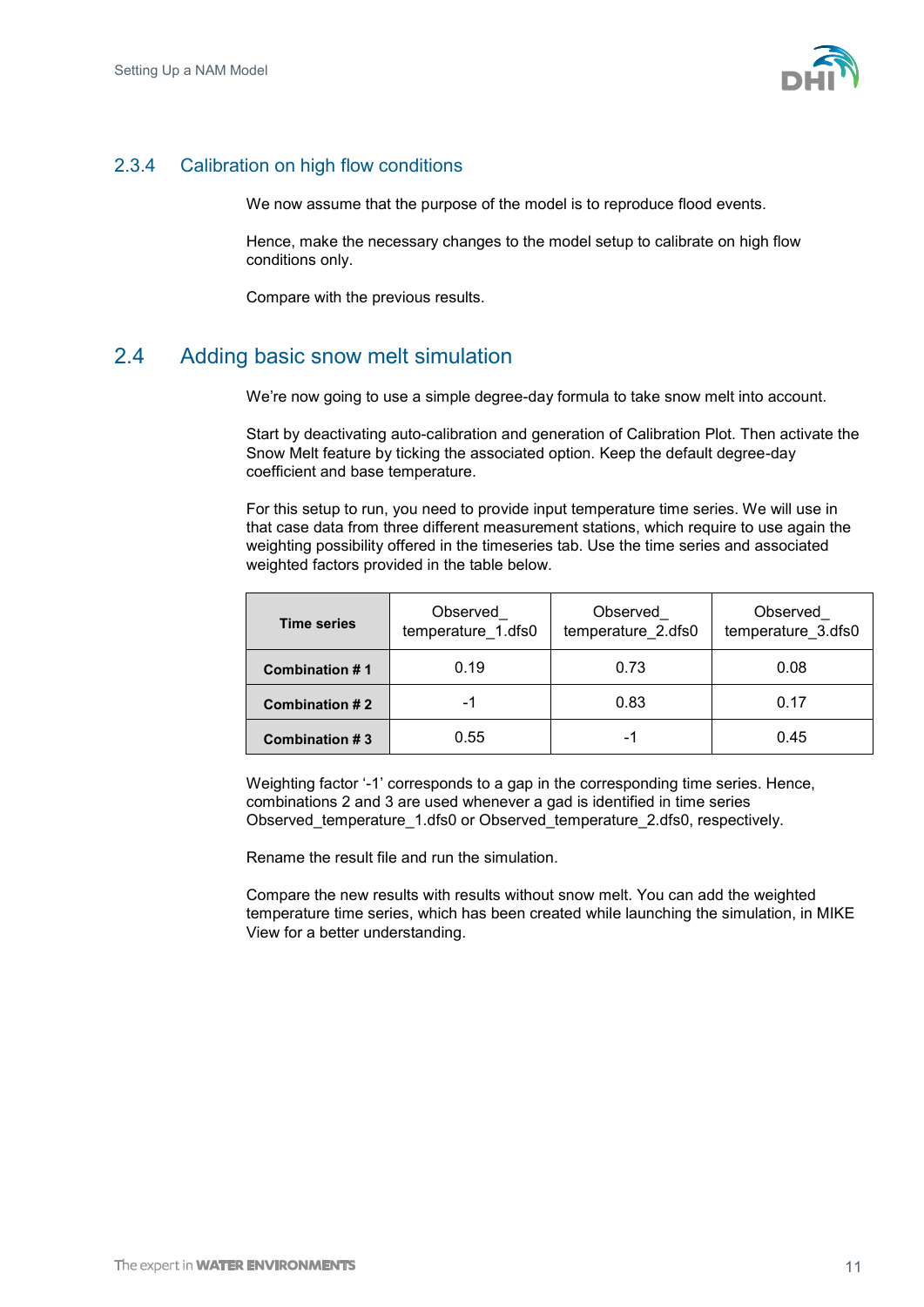



## 2.5 Adding advanced snow melt simulation

Snow melt is highly dependent on topography, due to vertical variations of temperature. In order to best take this into account, we will now divide the catchment into sub-areas, and define a specific elevation for each of them. NAM will therefore compute temperature corrections and snow melt for each subarea, separately.

To activate this option, tick the box in the 'Elevation Zones' frame. Then press 'Edit Zones…' and define seven elevation zones. Copy and paste 'Elevation' and 'Area' data from the Elevation data.csv file.

Define the reference level for temperature station to 595 m. Then activate the wet- and dry temperature lapse rate, and calculate the associated corrections by pressing the 'Calculate' buttons.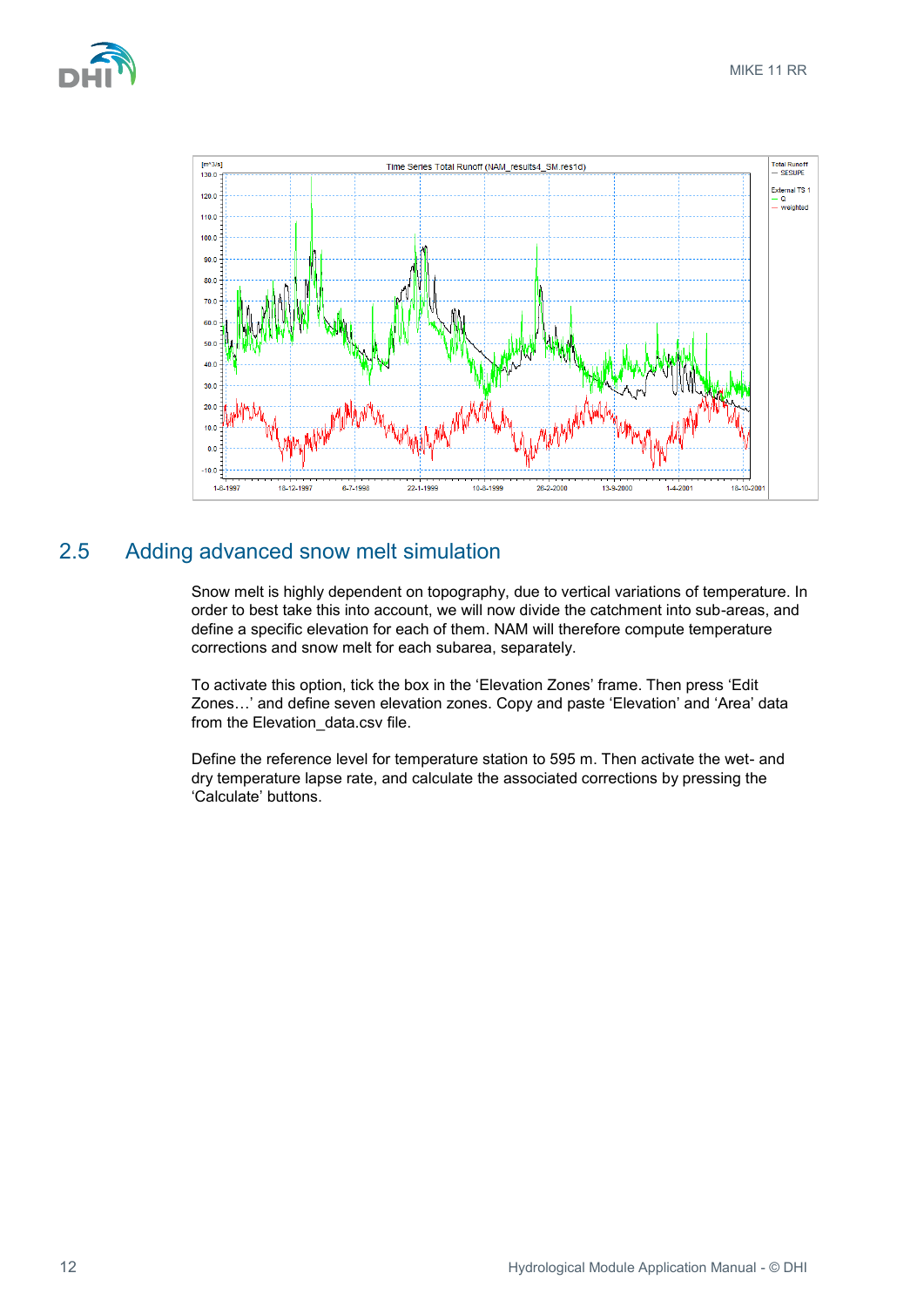

|           | <b>Elevation Zones</b>                                                                                        |        |                |        |                  |        |        |                |              |                                    | $\boxtimes$ |
|-----------|---------------------------------------------------------------------------------------------------------------|--------|----------------|--------|------------------|--------|--------|----------------|--------------|------------------------------------|-------------|
|           | Number of elevation zones<br>Reference level for temperature station<br>$ \nabla $ Dry temperature lapse rate |        | Calculate      |        | 7<br>0<br>$-0.6$ |        |        |                | $\mathbf{1}$ | <b>CDZC</b><br><b>Name</b><br>CDZC |             |
|           | V Wet temperature lapse rate                                                                                  |        | Calculate      |        | $-0.4$           |        |        |                |              |                                    |             |
|           | Reference level for precipitation station                                                                     |        |                |        | 0                |        |        |                |              |                                    |             |
|           | Correction of precipitation                                                                                   |        | Calculate      |        | $\overline{2}$   |        |        |                |              |                                    |             |
|           | <b>Zone</b>                                                                                                   | 1      | $\overline{2}$ | 3      | 4                | 5      | 6      | $\overline{ }$ |              |                                    |             |
| Elevation |                                                                                                               | 450    | 550            | 650    | 750              | 850    | 950    | 1050           |              |                                    |             |
| Area      |                                                                                                               | 1981   | 1930           | 1705   | 1549             | 1062   | 387    | 136            |              |                                    |             |
|           | Min storage for full coverage                                                                                 | 100    | 100            | 100    | 100              | 100    | 100    | 100            |              |                                    | Ξ           |
|           | Max storage in zone                                                                                           | 10000  | 10000          | 10000  | 10000            | 10000  | 10000  | 10000          |              |                                    |             |
|           | Max water retained in snow                                                                                    | 0      | 0              | 0      | 0                | 0      | 0      | 0              |              |                                    |             |
|           | Dry temperature correction                                                                                    | $-2.7$ | -3.3           | $-3.9$ | $-4.5$           | $-5.1$ | $-5.7$ | $-6.3$         |              |                                    |             |
|           | Wet temperature correction                                                                                    | $-1.8$ | $-2.2$         | $-2.6$ | -3               | $-3.4$ | $-3.8$ | $-4.2$         |              |                                    |             |
|           | Correction of precipitation                                                                                   | 0      | 0              | 0      | 0                | 0      | 0      | 0              |              |                                    |             |
|           |                                                                                                               |        |                |        |                  |        |        |                | OK           | Cancel                             |             |

Keep "Max water retained in snow" and "Correction of precipitation" unchanged.

Run the simulation and compare with previous results.

If time permits, you can try additional features in order to further optimize the calibration. You can e.g. activate the 'Rainfall degree-day coefficient' option, which is to be included when the melting effect from the advective heat transferred to the snow pack by rainfall is significant. See whether this additional option improves the results or not.

### 2.6 Inserting runoff results into HD simulations

#### 2.6.1 Simultaneous RR and HD simulations

Assuming we are now satisfied with the Rainfall-Runoff model calibration for the needs of the current exercise, we will now run the previous Rainfall-Runoff simulation simultaneously with a Hydrodynamic simulation.

Open the provided Sesupe.mzp project file, related to the Hydrodynamic model. Navigate through the various setup files, in order to get acquainted with the HD model.

Then copy and paste the Rainfall-Runoff parameter file in the 'Model' folder in the project tree. Also copy the associated input time series in the 'Model Inputs' subfolder. From the MIKE Zero Project Explorer, right-click on these newly copied files to insert them in the project.

Open the Sesupe base.sim11 file and add 'Rainfall-Runoff' module in the Models tab. Then browse the Rainfall-Runoff parameter file in the Input tab.

It is then necessary to define the locations where the calculated runoff should be included in the Hydrodynamic model. To define these links, open the network file and open the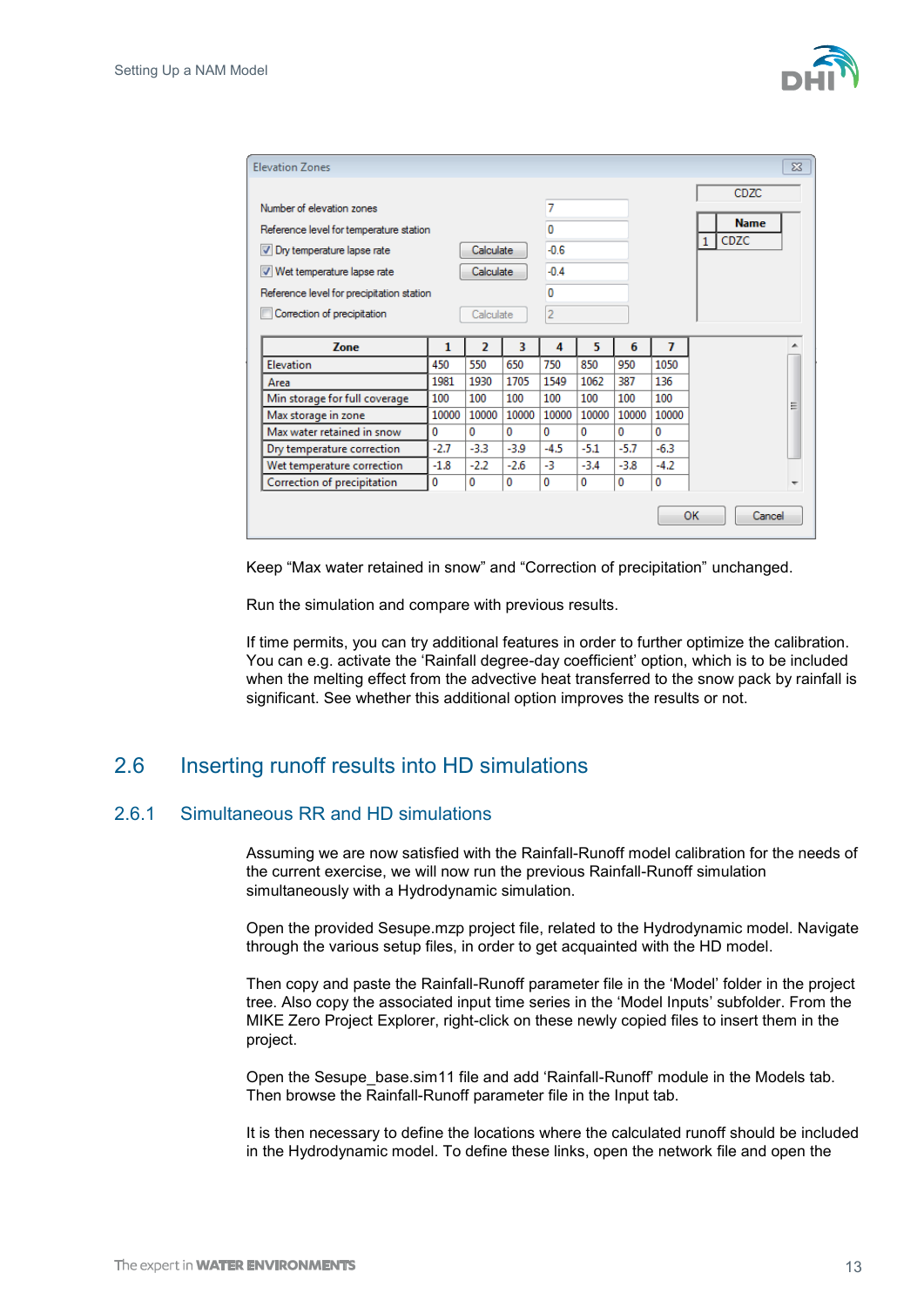

tabular view (menu View \ Tabluar View…). In the 'Runoff/ groundwater links' section, define the links as described in table below.

|            | <b>Catchment</b><br>name | <b>Catchment</b><br>area |        | <b>Upstream</b><br>chainage | <b>Downstream</b><br>chainage |
|------------|--------------------------|--------------------------|--------|-----------------------------|-------------------------------|
| Link $# 1$ | Sesupe                   | 2 2 2 5                  | Sesupe |                             | 58 750                        |
| Link $#2$  | Sesupe                   | 2966                     | Sesupe | 58 750                      | 109 200                       |
| Link $#3$  | Sesupe                   | 3559                     | Sesupe | 109 200                     | 154 075                       |

For each of these links, the discharge value inserted in the HD model is computed according to the ratio between the catchment area specified for the link and the total area of the catchment defined in the Rainfall-Runoff parameter file.

The calculated discharge is then distributed on the branch between the two specified chainages.



It is also possible to define point sources, by setting upstream and downstream chainages to the same values.

Before running the simulation, make the following changes to the simulation file:

- In the Simulation tab, set the 'RR time step multiplier' to 6, in order to keep the same calculation time step as before for the Rainfall-Runoff module
- Export the 'Lateral Inflows' item from the HD parameters file, in the 'Add. Output' tab
- Define a file name for the RR result file, in the results tab.

After running the simulation, explore the additional output file containing 'Lateral Inflows' to see where runoff has been introduced in the river.

Also compare the new Rainfall-Runoff result file with the previous one, obtained without the HD simulation. Do we get the same results as before? Why?

New results are now wrong as they differ from the previous RR results which were calibrated on observed data. Try to improve the results from coupled simulation by using a hotstart for the Rainfall-Runoff module.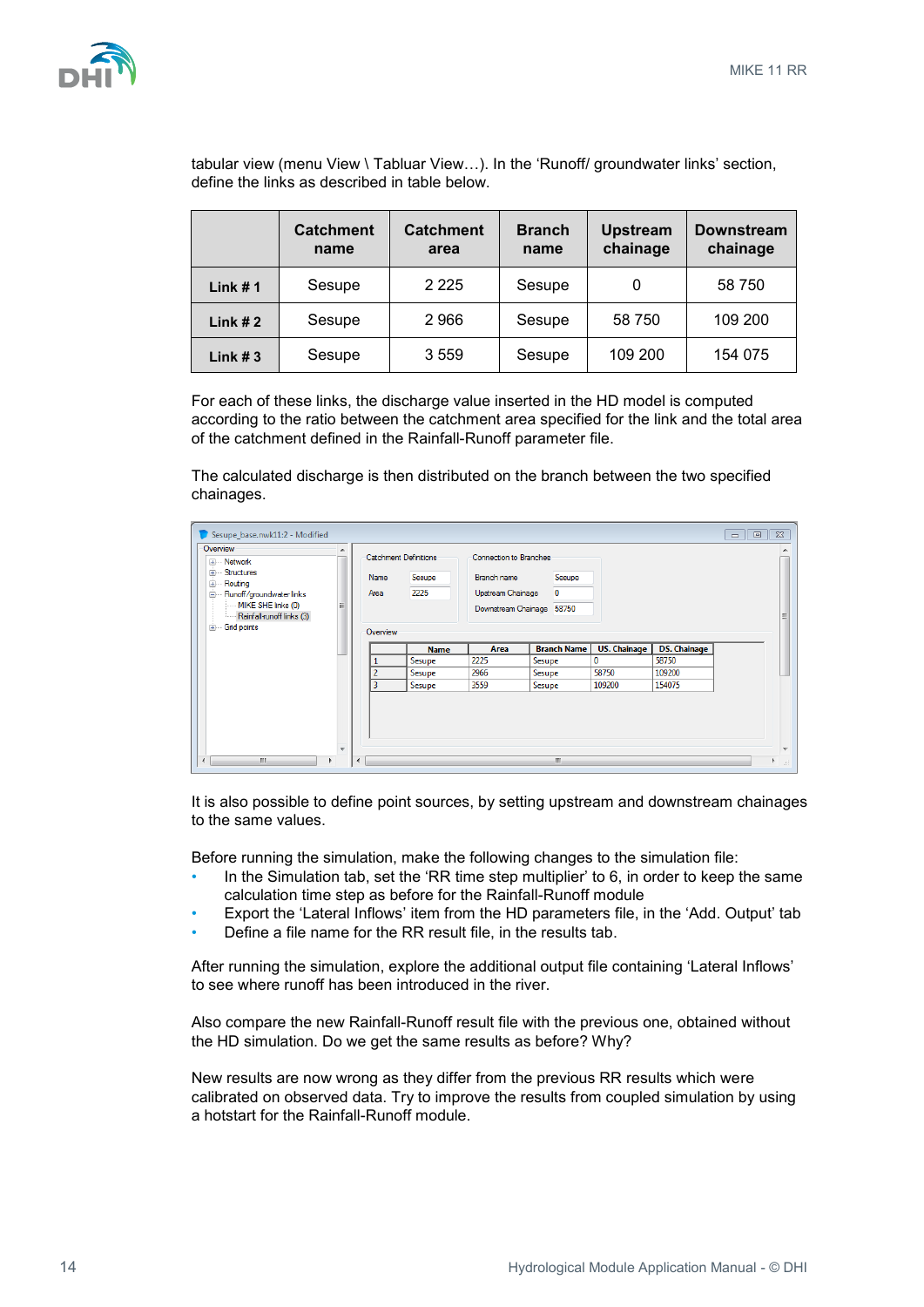

#### 2.6.2 Decoupled RR and HD simulations

We have seen how to run Hydrodynamic and Rainfall-Runoff simulations simultaneously, but most of the time it is sufficient to run them in decoupled mode. That means that both simulations are made separately. In that case Rainfall-Runoff simulation must be made first, in order to later provide input data to the Hydrodynamic simulation.

To run a Hydrodynamic simulation in this decoupled mode, first deactivate the 'Rainfall-Runoff' module in the Models tab of the simulation file. The path to the Rainfall-Runoff simulation file still appears in the Input tab, but is now greyed out, so this file won't be used during the simulation.

In order to define runoff input data into the Hydrodynamic simulation, simply browse to a Rainfall-Runoff result file, in the 'RR Results' field of the Input tab. You can for example use the result file from the previous simulation.

| Sesupe base.sim11 - Modified |                                                     |                          |      | ▣<br>$\qquad \qquad \Box$ |
|------------------------------|-----------------------------------------------------|--------------------------|------|---------------------------|
| Input<br>Models              | <b>Start</b><br><b>Simulation</b><br>Results        |                          |      |                           |
| <b>Input Files</b>           |                                                     |                          |      |                           |
| Network                      | C:\Data\temp RR\HD+RR\Model\Sesupe base.nwk11       | $\overline{\phantom{a}}$ | Edit |                           |
| Cross-sections               | C:\Data\temp RR\HD+RR\Model\Sesupe base.xns11       | $\overline{\phantom{a}}$ | Edit |                           |
| Boundary data                | mp RR\HD+RR\Model\Sesupe base boundary.bnd11        |                          | Edit |                           |
| <b>RR</b> Parameters         | :\Data\temp_RR\HD+RR\Model\NAM_parameters.rr11      | $\blacksquare$           | Edit |                           |
| <b>HD</b> Parameters         | Data\temp_RR\HD+RR\Model\Sesupe_base_HD.hd11        | $\overline{\phantom{a}}$ | Edit |                           |
| <b>AD</b> Parameters         |                                                     | ι                        | Edit |                           |
| ECOLab Param.                |                                                     | ι                        | Edit |                           |
| <b>ST Parameters</b>         |                                                     | ι                        | Edit |                           |
| <b>FF Parameters</b>         |                                                     | μ.                       | Edit |                           |
| <b>DA</b> Parameters         |                                                     | Γ.,                      | Edit |                           |
| Ice Parameters               |                                                     | ι                        | Edit |                           |
| <b>HD</b> Results            |                                                     | ω.                       |      |                           |
| <b>RR</b> Results            | R\Sesupe NAM.sim11 - Result Files\NAM results.res11 | $\overline{\phantom{a}}$ |      |                           |
|                              |                                                     |                          |      |                           |

Change the name of the result file, and launch the simulation. Check that you get the same results as with the simultaneous simulations.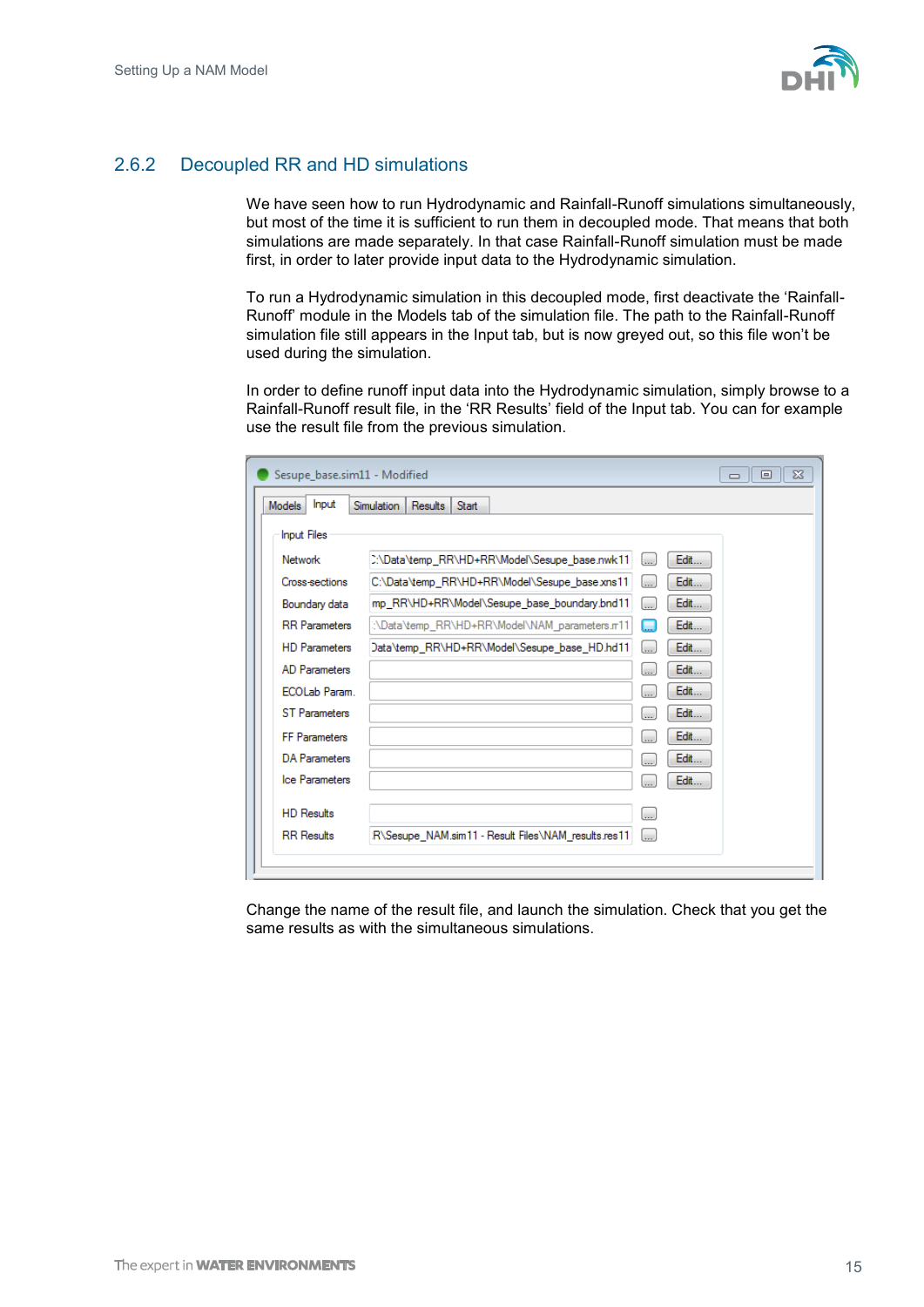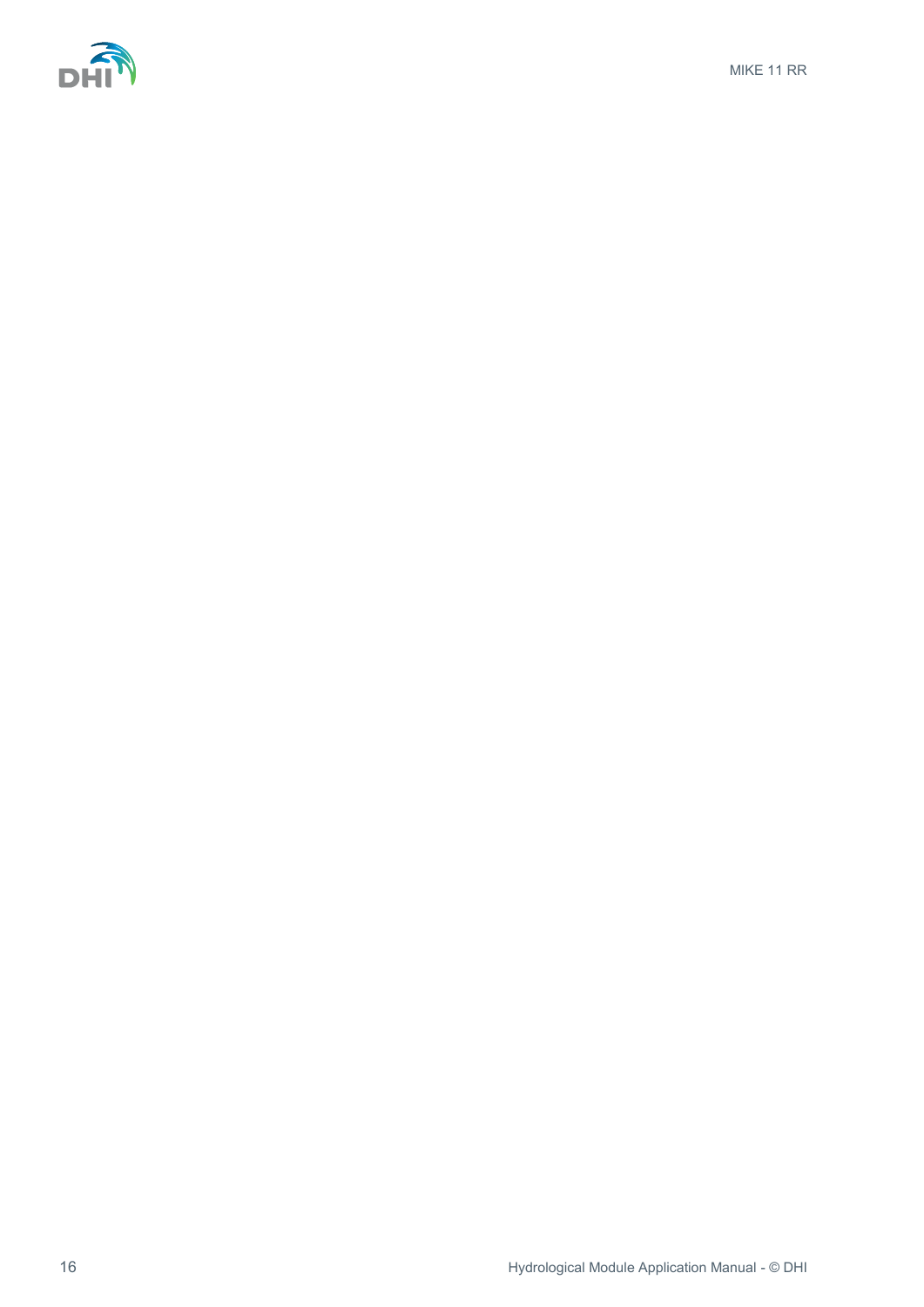

## 3 Setting Up a UHM Model

## 3.1 Model using SCS formulations

#### 3.1.1 Getting started

We will now create a new model from the beginning. You can hence create a new project.

Then create a new simulation file, and in the Models tab, only select 'Rainfall-Runoff'. Also create a Rainfall-Runoff parameter file, and link it to the simulation file after having saved it.

#### 3.1.2 Initial settings

We will now create a simple UHM model using SCS formulations.

Start by creating a new catchment in the Rainfall-Runoff parameter file. As before, name it Sesupe and set its area to 8 750 km². Don't forget to change the model type to 'UHM'.

In the UHM tab, set the baseflow value to 45  $m^3/s$ . Select the 'SCS dimensionless' formula in the 'Hydrograph' frame, and 'SCS method' in the 'Elargement and Loss Model' frame.

In the latter frame, set the Curve Number to 71, which can represent a catchment mainly constituted of meadows with slow infiltration rate.

The Antecedent Moisture Conditions (AMC) parameter may have one of the following values:

- 1 for dry conditions, close to wilting point
- 2 for normal (average) conditions
- 3 for wet conditions close to saturation.

For the current case, set the AMC to 2.

Calculate lag time from Curve Number method, using a 50 km length and 5% slope.

Now that the UHM properties have been defined, it is necessary to define the rainfall input data in the Timeseries tab. For this exercise, use the weighted time series named Rainfall\_UHM.dfs0.

Before running the simulation, make the following changes to the simulation file:

- Set the simulation time step to 2 hours
- Set a relevant simulation period by pressing 'Apply default'
- Define a result file name.

After running the simulation, open the result file in MIKE View and compare the runoff results to rainfall data.

#### 3.1.3 Modified settings

Now we will investigate the effect of the AMC value on the results. Change this value to 3, representing almost saturated conditions, and re-run the simulation. Also change the